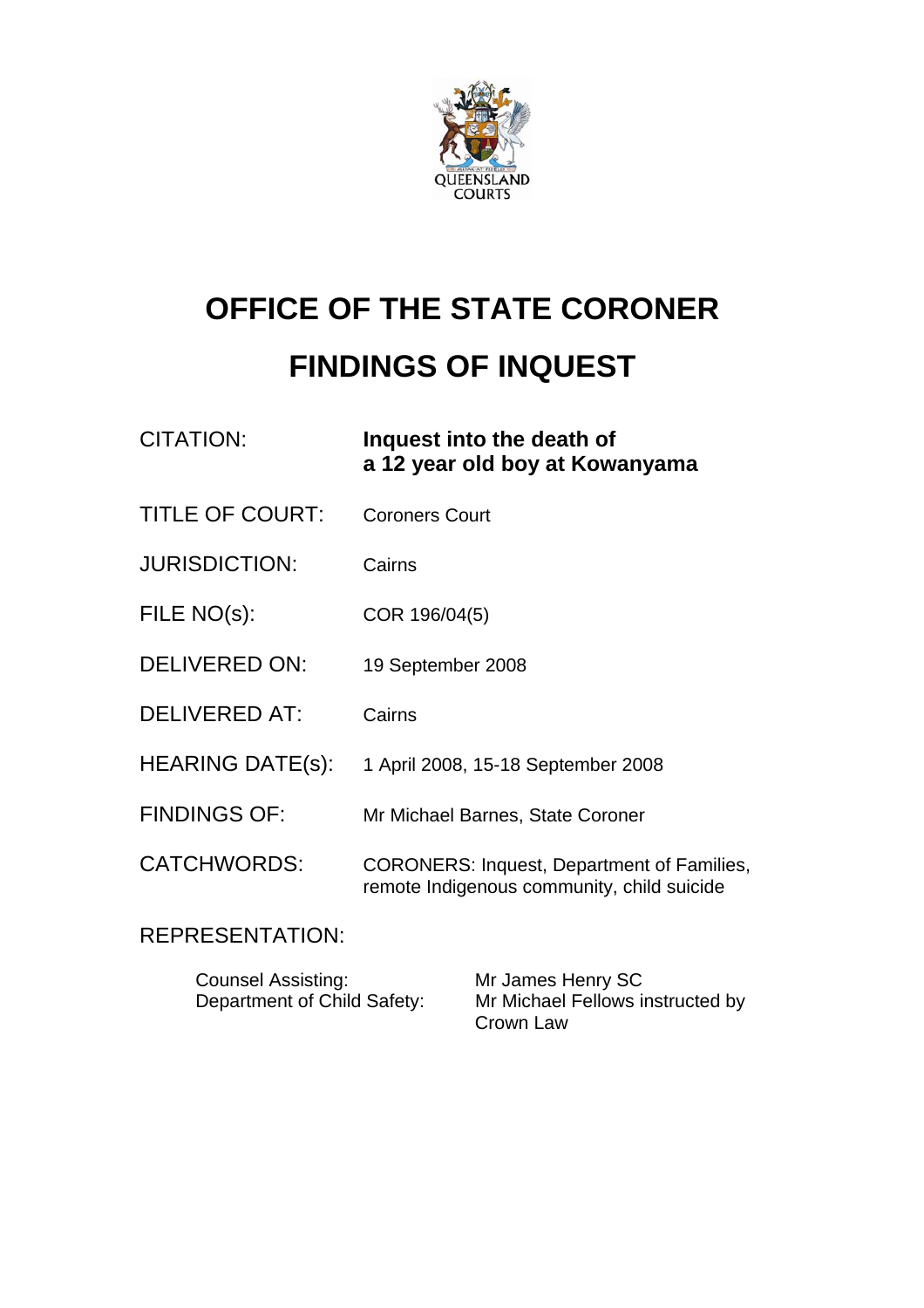#### **Table of contents**

| Recommendation 1: Development of training and policies  14       |  |
|------------------------------------------------------------------|--|
| Recommendation 2: Resources of the CYTSI Child Safety Centre  14 |  |
| The appropriateness of the FSOs decisions and processes 14       |  |
| Collaboration by government agencies in remote communities  16   |  |
| Recommendation 3: Constituting of community SCAN teams 16        |  |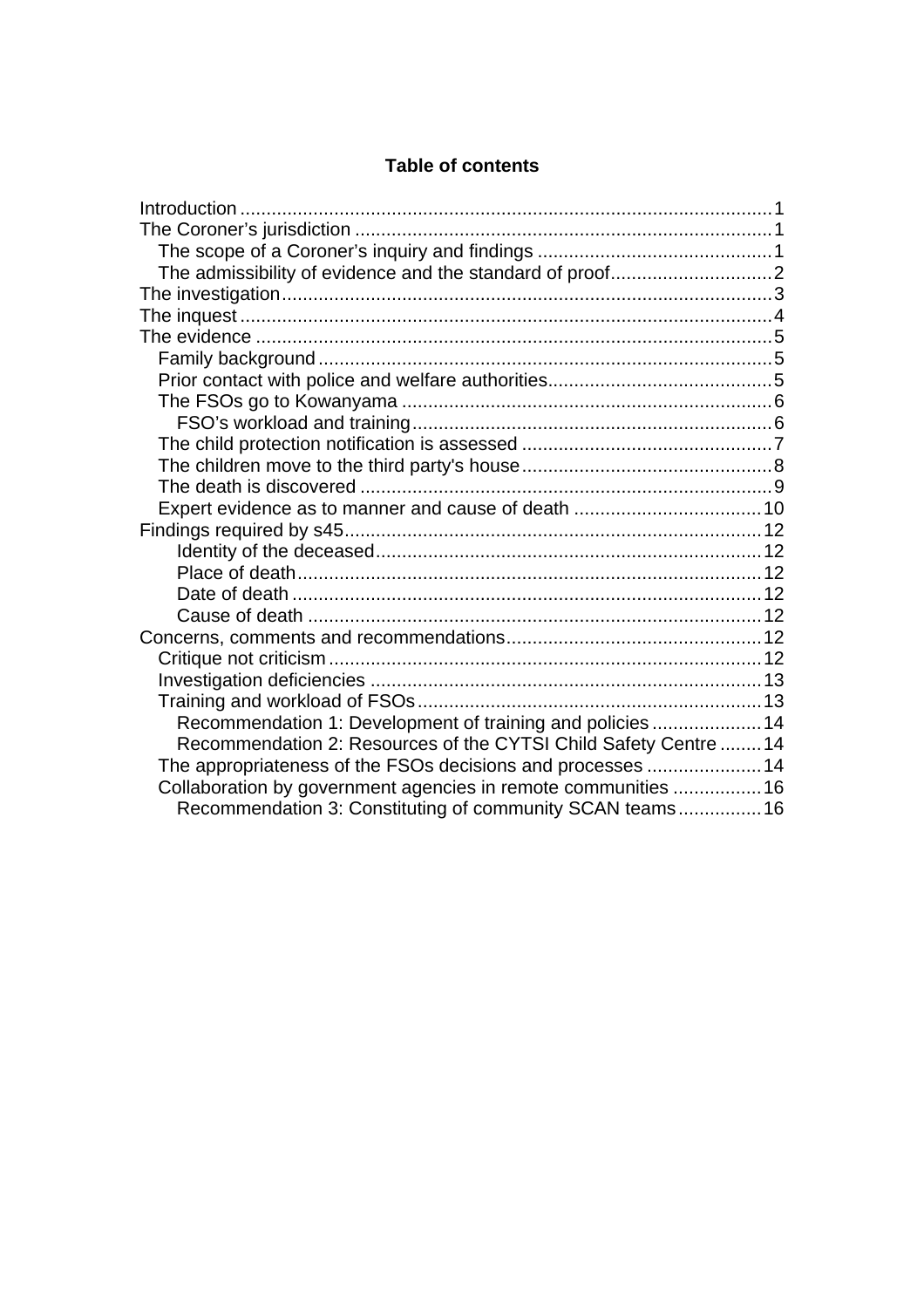<span id="page-2-0"></span>The *Coroners Act 2003* provides in s45 that when an inquest is held, the coroner's written findings must be given to the family of the person who died, each of the persons or organisations granted leave to appear at the inquest and to various specified officials with responsibility for the justice system or other agencies with responsibility for the areas of administration referred to in any comments or recommendations. These are my findings in relation to the death of a 12 year old boy at Kowanyama. They will be distributed in accordance with the requirements of the Act and posted on the web site of the Office of the State Coroner. For the purposes of the published findings, the child whose death is the subject of this inquest will be referred to as the 12 year old boy.

# **Introduction**

On 19 January 2004, in accordance with an arrangement brokered by Department of Families' officers in the preceding week, the 12 year old boy moved from the house where he had been living with his adoptive mother to another residence in Kowanyama because of concerns about inappropriate behaviour by the adoptive mother's husband.

The day after, the 12 year old boy returned to his adoptive mother's house on a number of occasions. On the last occasion, at around sunset he was obviously upset and sulking and said he did not want to return to his new placement. Later, at some stage during the evening, he went missing and extensive searches failed to locate him.

The next morning the 12 year old boy was found hanging in a wardrobe in the bedroom he had previously occupied in his adoptive mother's house. It was apparent that he had been dead for some time.

These findings seek to explain how the death occurred and consider whether the Department of Families adequately discharged its responsibility in relation to the child.

# **The Coroner's jurisdiction**

Before turning to the evidence, I will say something about the nature of the coronial jurisdiction. Because the 12 year old boy's death was sudden and unnatural it was reported to the Cairns coroner for investigation pursuant to sections 7 and 8. Pursuant to s28 I decided that an inquest was warranted.

# *The scope of a Coroner's inquiry and findings*

A coroner has jurisdiction to inquire into the cause and the circumstances of a reportable death. If possible he/she is required to find:-

- $\bullet$  whether a death in fact happened
- the identity of the deceased:
- when, where and how the death occurred; and
- what caused the person to die.

There has been considerable litigation concerning the extent of a coroner's jurisdiction to inquire into the circumstances of a death. The authorities clearly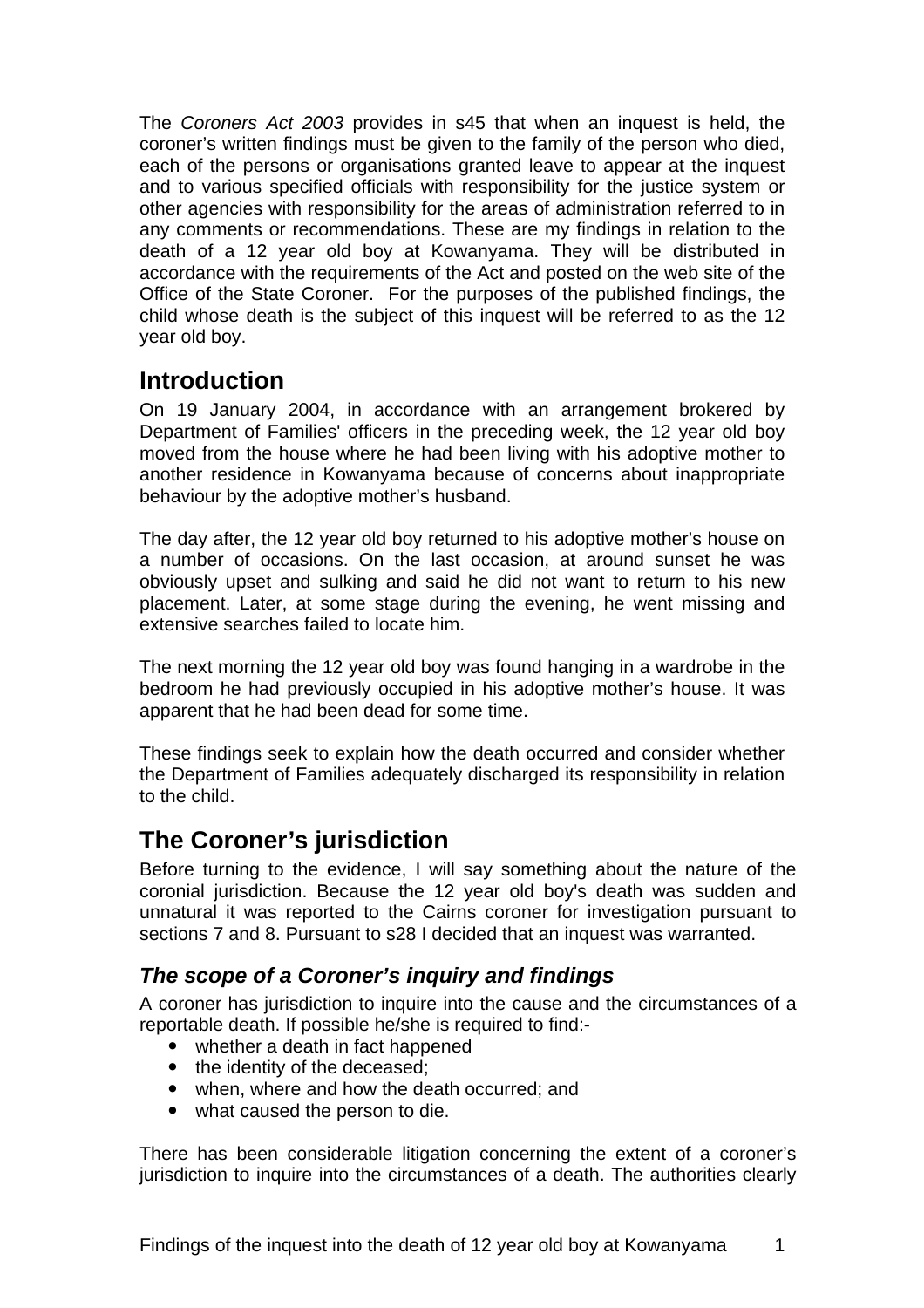<span id="page-3-0"></span>establish that the scope of an inquest goes beyond merely establishing the medical cause of death but as that issue was not contentious in this case I need not seek to examine those authorities here. I will say something about the general nature of inquests however.

An inquest is not a trial between opposing parties but an inquiry into the death. In a leading English case it was described in this way:-

*It is an inquisitorial process, a process of investigation quite unlike a criminal trial where the prosecutor accuses and the accused defends… The function of an inquest is to seek out and record as many of the facts concerning the death as the public interest requires.* [1](#page-3-1)

The focus is on discovering what happened, not on ascribing guilt, attributing blame or apportioning liability. The purpose is to inform the family and the public of how the death occurred with a view to reducing the likelihood of similar deaths. As a result, the Act authorises a coroner to make preventive recommendations concerning public health or safety, the administration of justice or ways to prevent deaths from happening in similar circumstances in future.<sup>[2](#page-3-2)</sup>

A coroner must not include in the findings or any comments or recommendations statements that a person is or maybe guilty of an offence or civilly liable for something. $3$  However, if, as a result of considering the information gathered during an inquest, a coroner reasonably suspects that a person may be guilty of a criminal offence; the coroner must refer the information to the appropriate prosecuting authority.<sup>[4](#page-3-4)</sup>

# *The admissibility of evidence and the standard of proof*

Proceedings in a coroner's court are not bound by the rules of evidence because s37 of the Act provides that the court "*may inform itself in any way it considers appropriate."* That doesn't mean that any and every piece of information however unreliable will be admitted into evidence and acted upon. However, it does give a coroner greater scope to receive information that may not be admissible in other proceedings and to have regard to its provenance when determining what weight should be given to the information.

This flexibility has been explained as a consequence of an inquest being a factfinding exercise rather than a means of apportioning guilt: an inquiry rather than a trial. $^5\,$  $^5\,$  $^5\,$ 

A coroner should apply the civil standard of proof, namely the balance of probabilities, but the approach referred to as the *Briginshaw* sliding scale is applicable. $6$  This means that the more significant the issue to be determined,

l

 $4\,$ s48 $\overline{)}$ 

<sup>1</sup> *R v South London Coroner; ex parte Thompson* (1982) 126 S.J. 625 2

<span id="page-3-3"></span><span id="page-3-2"></span><span id="page-3-1"></span> $2$  s46

 $^3$  s45(5) and 46(3)

<span id="page-3-5"></span><span id="page-3-4"></span><sup>&</sup>lt;sup>5</sup> *R v South London Coroner; ex parte Thompson* per Lord Lane CJ, (1982) 126 S.J. 625<br><sup>6</sup> Anderson v Blashki [1993] 2 VR 89 at 96 per Gobbo J

<span id="page-3-6"></span>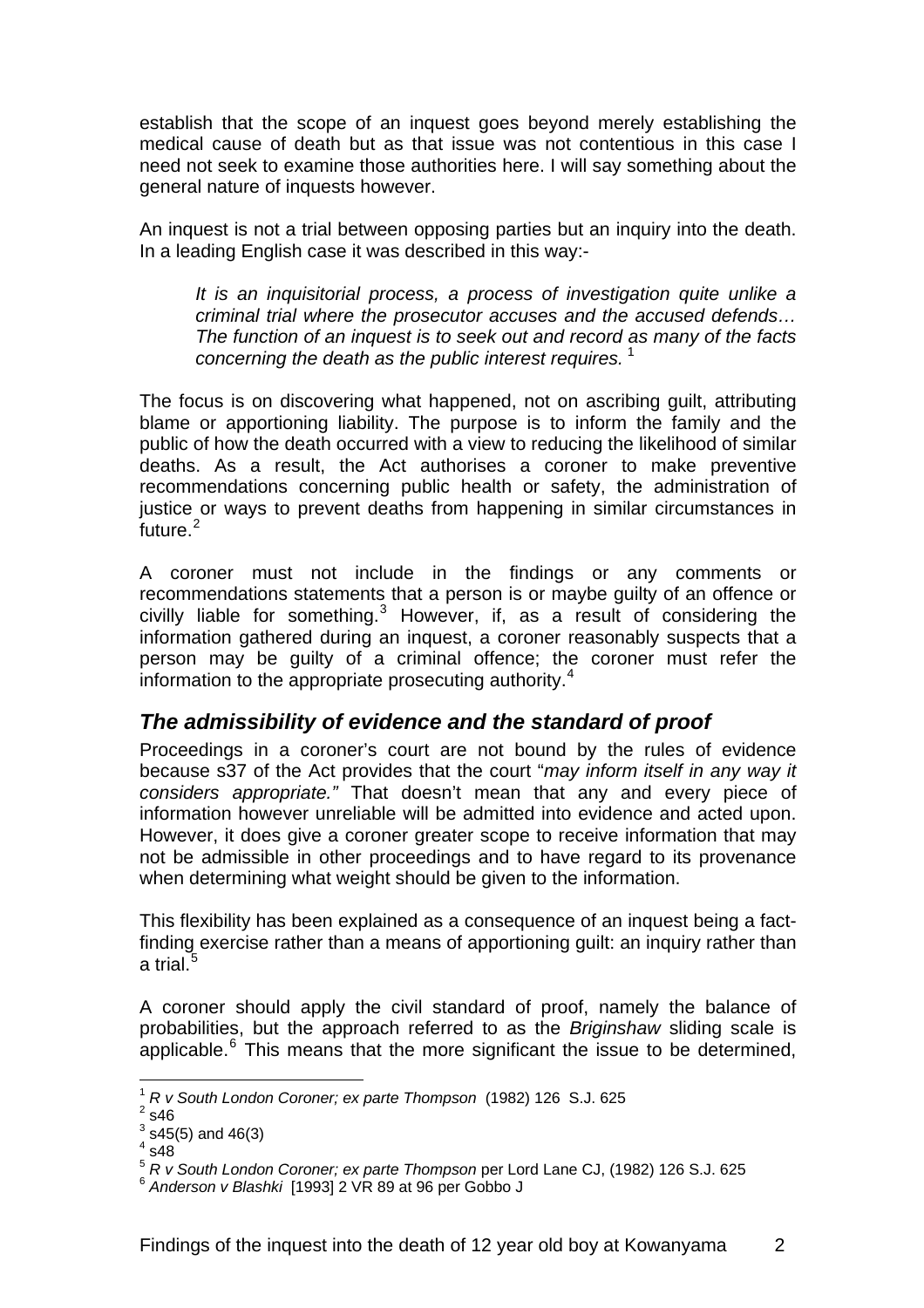<span id="page-4-0"></span>the more serious an allegation or the more inherently unlikely an occurrence, the clearer and more persuasive the evidence needed for the trier of fact to be sufficiently satisfied that it has been proven to the civil standard.<sup>[7](#page-4-1)</sup>

It is also clear that a coroner is obliged to comply with the rules of natural justice and to act judicially. $8$  This means that no findings adverse to the interest of any party may be made without that party first being given a right to be heard in opposition to that finding. As *Annetts v McCann[9](#page-4-3)* makes clear that includes being given an opportunity to make submissions against findings that might be damaging to the reputation of any individual or organisation.

# **The investigation**

The matter was initially investigated by police in Kowanyama. A general duties constable who had been sworn in for less than four years and who had no detective or specialist investigative training was given responsibility for the task with oversight or advice from her officer in charge, a general duties sergeant. No scenes of crime officers or other specialist police were involved. A doctor attached to the local clinic attended but she had no forensic experience either.

The investigating officer did her best to collect statements from members of the household where the death occurred and others in the community who might have been expected to have contact with the 12 year old boy on the night in question. Her efforts were hindered by the reluctance of people to speak about the issue for cultural and other reasons.

On 5 May 2004, the investigating officer forwarded the last of nine scant statements to the coroner. The statements contained insufficient detail. No statements were provided by numerous other relevant witnesses. I intend no criticism of the investigating officer; she had insufficient experience and/or support to effectively investigate this matter.

The decision to leave the matter with an inexperienced general duties officer was made by the officer in charge of the Kowanyama station in conjunction with the District Inspector based in Cairns. It was based on the assumption that the death was a suicide.

As will become apparent later, there are a number of suspicious aspects to the death which together with its highly sensitive circumstances should have resulted in it being rigorously investigated by specialist detectives and forensic officers. It seems the decision not to detail the matter to suitably qualified officers was based on the assumption that the death was a suicide and the desire to avoid the cost of doing the job properly, if that could be avoided. It may be the initial presumption that the boy killed himself was an accurate

l

<span id="page-4-2"></span><span id="page-4-1"></span><sup>&</sup>lt;sup>7</sup> *Briginshaw v Briginshaw* (1938) 60 CLR 336 at 361 per Sir Owen Dixon J<br><sup>8</sup> Harmsworth v State Coroner [1989] VR 989 at 994 and see a useful discussion of the issue in Freckelton I., "Inquest Law" in *The inquest handbook*, Selby H., Federation Press, 1998 at 13

<span id="page-4-3"></span><sup>&</sup>lt;sup>9</sup> (1990) 65 ALJR 167 at 168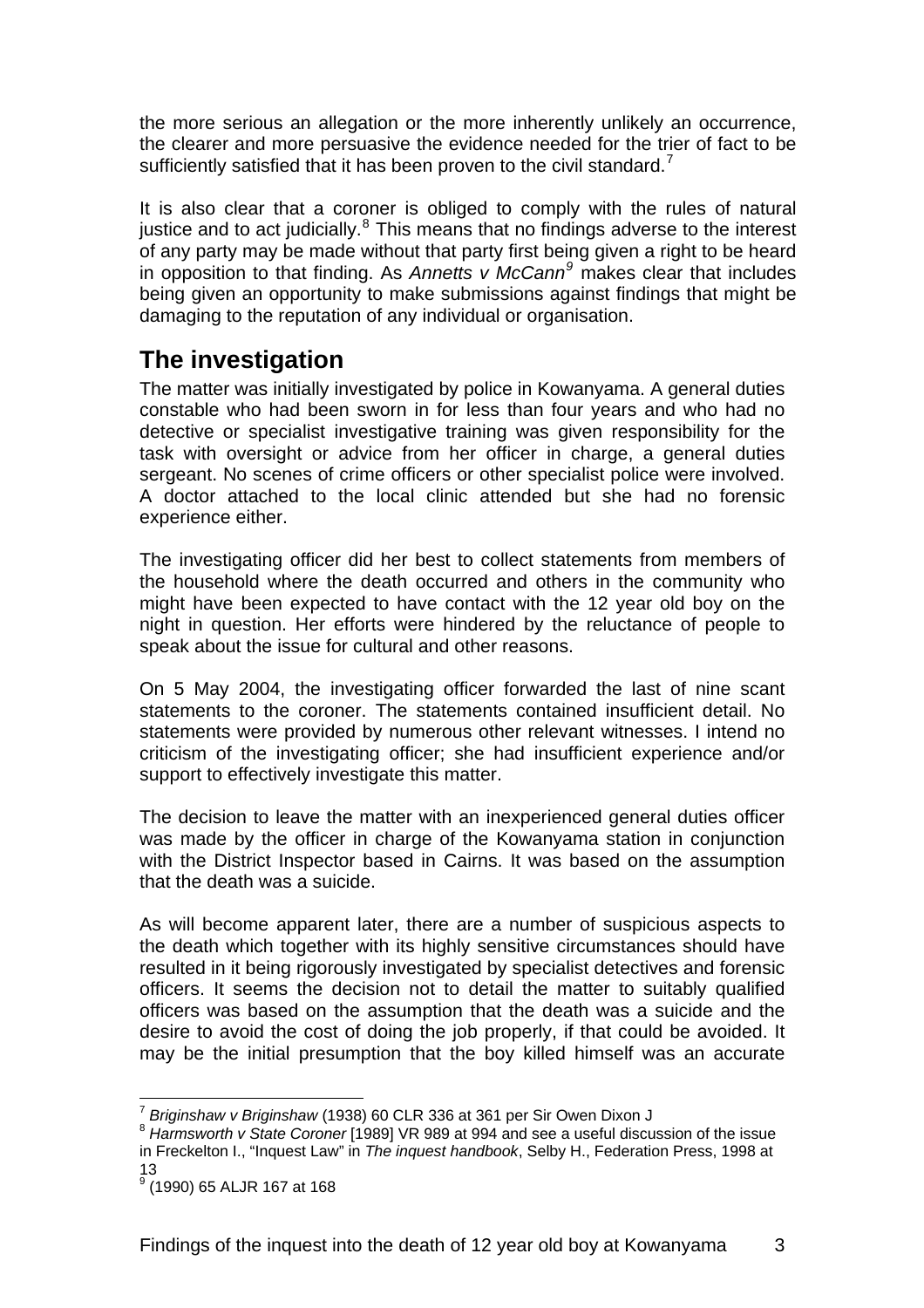<span id="page-5-0"></span>assessment. However, my ability to be more definitive on that seminal issue has been compromised by that being presumed without the matter being appropriately investigated from the outset.

In addition there was an external child death review commissioned by the Department of Communities. That examination was undertaken by an independent expert with wide ranging experience in child welfare matters and the delivery of child protection services. It was insightful and highly relevant to some of the issues I was required to consider but could not ameliorate the deficiencies in the initial police investigation. It was nonetheless very helpful.

I regret to acknowledge that the coronial system's response to this death has also been suboptimal. After receiving the police investigation report in May 2004, a Cairns coroner quite properly awaited the independent child death review referred to earlier. That report was provided in early 2005. The matter then languished for some time, before findings were made "*on the papers*" in April 2006. Three different coroners took various steps in the matter between it being reported and that stage being reached.

In accordance with usual procedures, the matter then came to my office for review. In August 2006, I directed the matter should go to inquest. After discussing the matter with a Cairns coroner for some time, in June 2007 I assumed responsibility for it. At that stage, further statements were taken from some witnesses, others were interviewed for the first time and records relating to the 12 year old boy were obtained from the local health clinic, the Department of Families and Education Queensland. The police service records relating to investigations of child sex offences alleged against one of the adults in the 12 year old boy's home were also reviewed.

I will return to the deficiencies in aspects of the investigation in the recommendations section of these findings.

# **The inquest**

 On 1 April 2008 a pre-inquest conference was convened in Cairns and Mr James Henry SC was appointed counsel assisting. Leave to appear was granted to the Department of Child Safety as it was the successor of the Department of Families.

Prior to the directions hearing, contact was made with the Aboriginal and Torres Strait Islanders Legal Service and the Kowanyama Justice Group with the view to either or both organisations assisting family members during the course of the inquest. The family of the 12 year old boy was also of course advised that the pre-inquest conference was proceeding. There was no appearance by any of the individuals or organisations.

The inquest then proceeded in Kowanyama on 15 and 16 September 2008. Further evidence was heard in Cairns on 17 and 18 September. In all, 23 witnesses gave evidence and 41 exhibits were tendered.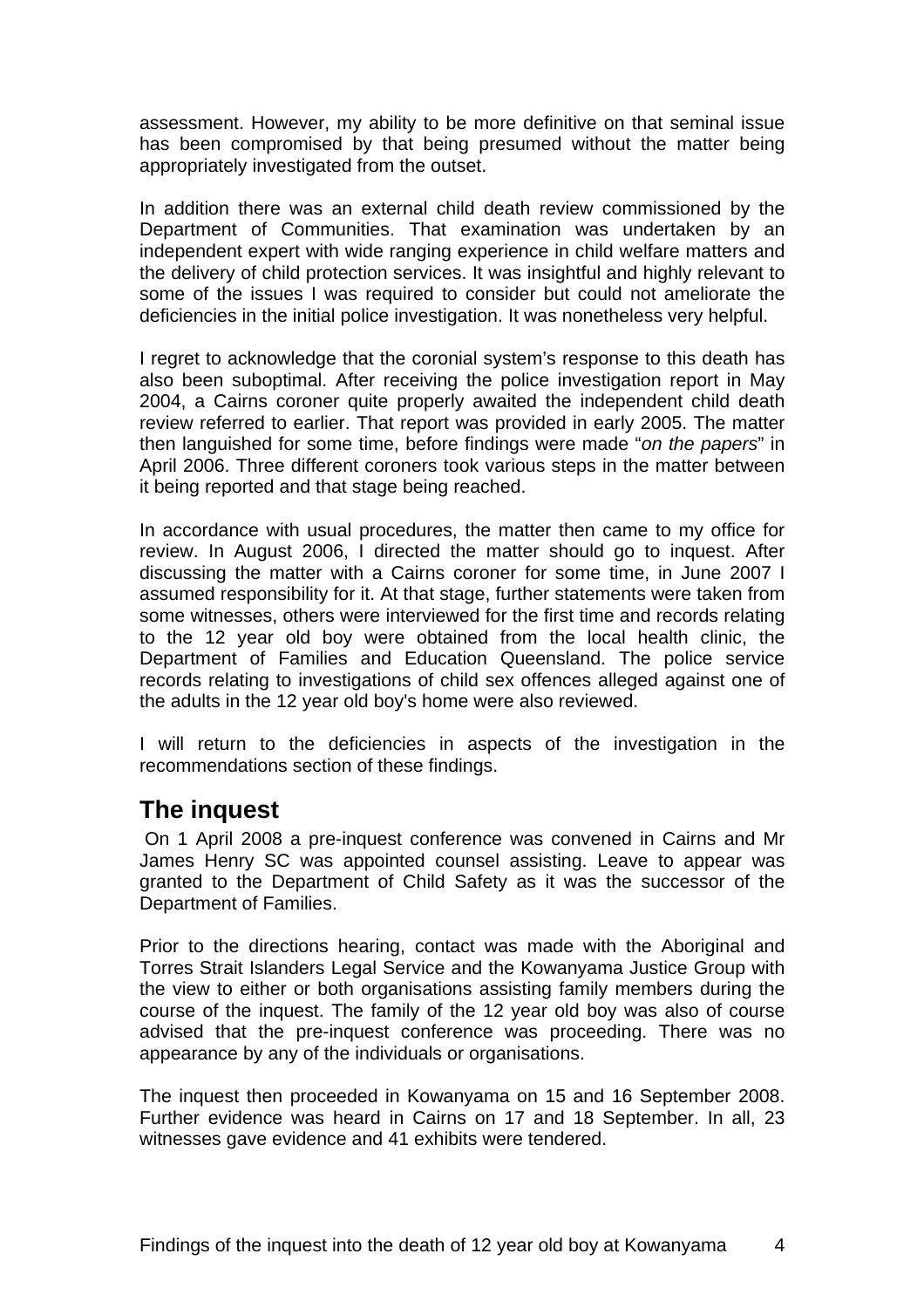# <span id="page-6-0"></span>**The evidence**

I turn now to the evidence. Of course I can not even summarise all of the information contained in the exhibits and transcript but I consider it appropriate to record in these reasons the evidence I believe is necessary to understand the findings I have made.

# *Family background*

The boy was born in Cairns on 12 February 1991 making him 12 years old at the time of his death.

It is likely that the 12 year old boy suffered foetal alcohol syndrome at birth; he certainly suffered intrauterine growth retardation; he was born with a mild intellectual disability and he acquired a profound emotional disability.

A perusal of his medical file reveals a long list of ailments, diseases and disorders of varying severity far beyond what could be considered normal.

He also suffered from severe antisocial tendencies that made it difficult for him to form meaningful relationships. He made very little scholastic progress at school and was frequently in conflict with teachers and classmates. He had few close friends and was often seen alone at school and in the community.

He lived all of his life in Kowanyama. His mother was only seventeen when he was born and could not care for him. Her congenital intellectual impairment was apparently exacerbated by alcohol and substance abuse. It was arranged for an older relative, variously described as his mother's grandmother or his mother's great aunt ("*adoptive mother*") and her husband ("*adoptive mother's husband*") to informally adopt the 12 year old boy when he was a baby.

The 12 year old boy had two sisters who at the time of his death were eight and six. They also were adopted by the same couple, although it seems that on occasions they lived with their biological mother in other houses.

The 12 year old boy's father was at the time of his death living in Mareeba and apparently had only sporadic contact with the boy during his short life.

## *Prior contact with police and welfare authorities*

In August 2002, the Department of Families had some contact with the 12 year old boy on account of his being part of a group of pre-adolescent boys questioned in relation to allegations to "*inappropriate sexual behaviour*". Tests for sexually transmitted diseases were negative. It seems no other action was taken by police or the Department of Families in relation to these concerns.

In early 2003, the local school referred the 12 year old boy to the Child & Youth Mental Health Team as a result of concerns about his disruptive outburst at school and his difficulty with the work and integrating with the other children. A formal plan was devised to respond to these issues but it seems he addressed his difficulty with fitting in at school by simply absenting himself.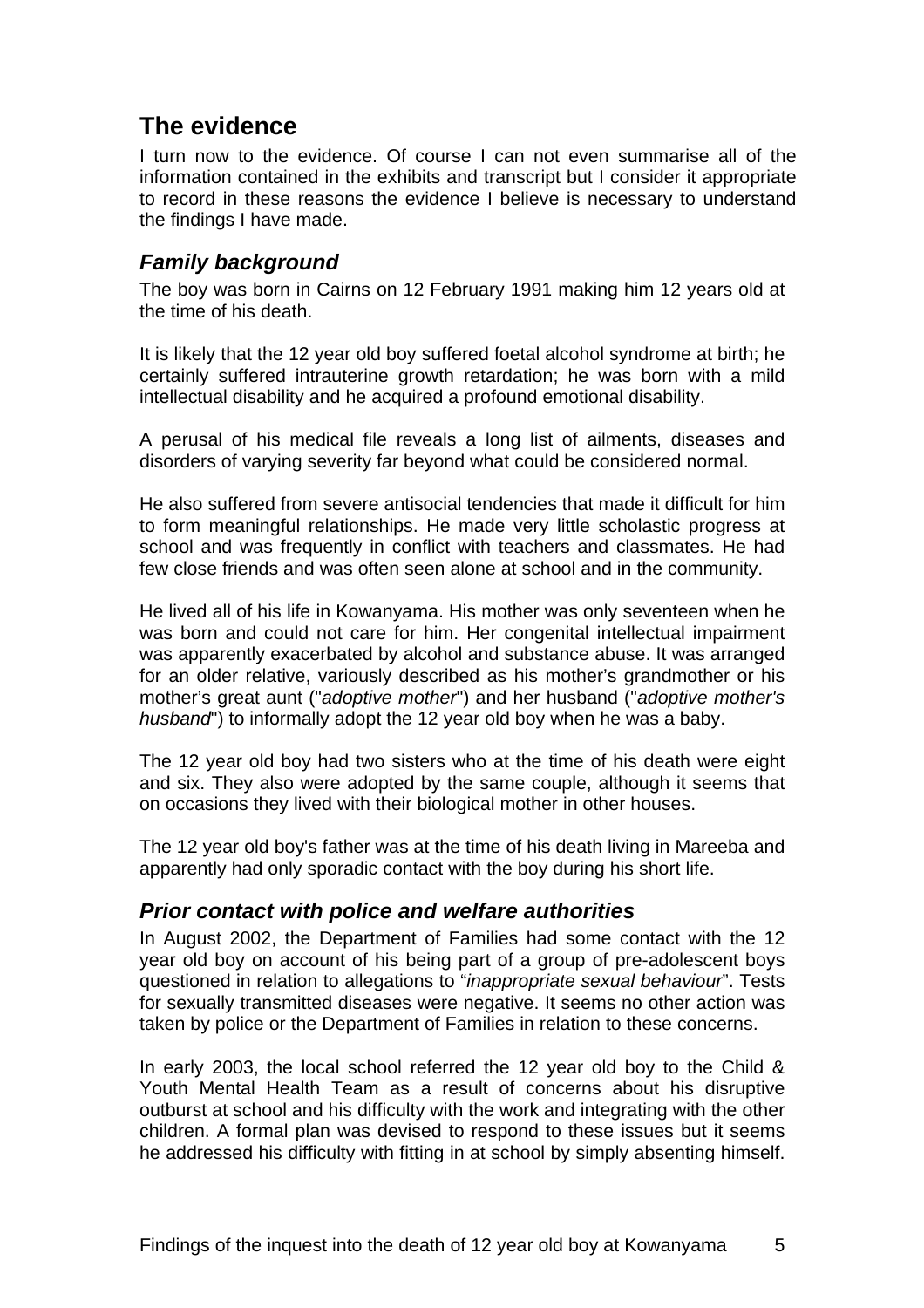<span id="page-7-0"></span>In the school year 2003, he was absent for 150 of the 190 days. It is of concern that none of the authorities took any action in relation to this.

In June 2003, one of the 12 year old boy's sisters tested positive to chlamydia, a sexually transmitted disease ("STD"). This was investigated by police officers from Cairns Juvenile Aid Bureau and referred to the Cairns SCAN team. The sister was interviewed on two occasions but made no disclosures. As a result, of intelligence reports and previous incidents of STDs among children living in his house, suspicion fell on the adoptive mother's husband. He was interviewed and denied any offending behaviour. No further action was taken by police. It seems unlikely this would have been acceptable had the child been caucasian and living in a major centre.

The STD detected in the sister was reported to the Department of Families by police on 23 July 2003.

A further child protection notification was made to the Department in August 2003. It related to the STD infection of the sister referred to earlier, the lack of supervision given to all three children due to the adults in the household using alcohol and concerns in relation to unproven rumours that the adoptive mother's husband sexually abused children.

The Department attempted to respond to these concerns when its officers visited Kowanyama in September and October 2003 but on both occasions the family couldn't be located. It seems they may have gone to Pormpuraaw.

## *The FSOs go to Kowanyama*

The Department's Cape Area Office next followed up these concerns in a visit by two of its officers to Kowanyama during the week commencing 12 January 2004.

#### **FSO's workload and training**

It is important to any critique of their performance to realise that this was only one of many matters the officers were required to attend to on this visit to the community. They had to visit 29 children who had been placed in foster care as a result of previous investigations; a further 12 children who had also been the subject of substantiated child protection notifications but allowed to remain with the parents also had to be followed up. In all of these cases the Family Services Officers needed to speak with the children and their parents and/or guardians, their school teachers, police officers and/or clinic staff as appropriate. When those matters had been attended to, the officers had to try and assess 16 new child protection notifications including the one concerning the 12 year old boy and his siblings.

Before they could start work, protocol required they meet with the council and the local community justice group and the other service providers. They had five days in which to attend to these matters. They had no office or computers at their disposal: rather they took notes when to do so was not counter productive and wrote them up in more detail at night. They had no transport,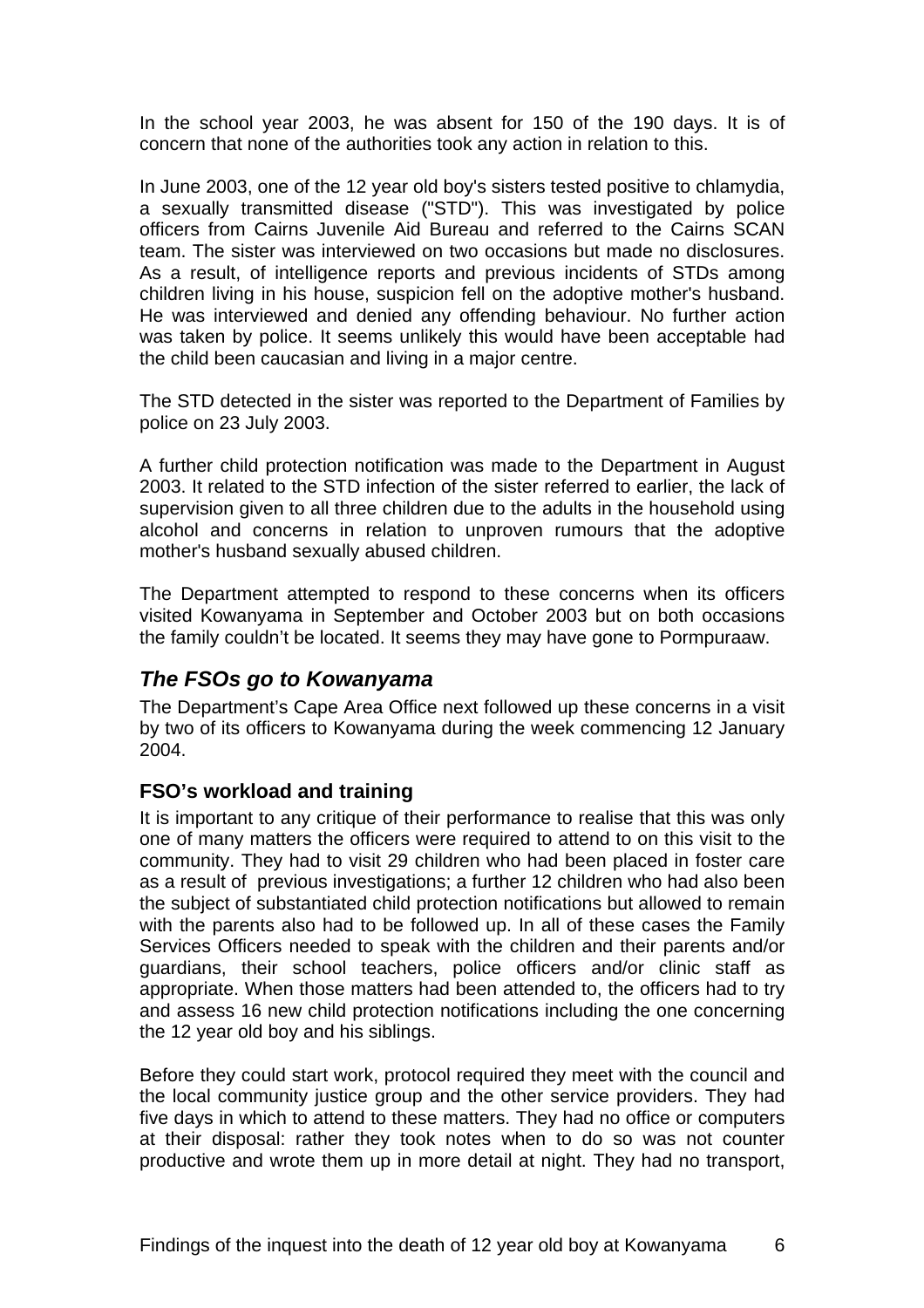<span id="page-8-0"></span>but walked from place to place. In Kowanyama in January, the temperature hovers in the high 30s and the humidity sweats in the low 90s.

Such a workload and working conditions would be extremely challenging for the most hardy and experienced professional. The officers given the job were neither. Ms Guilfoyle graduated in 2001 and commenced with the Department in December 2003. She had not received any training in the duties of an FSO and had no experience investigating child protection notifications. She had not received any cultural awareness training. Her partner on this trip, Ms Nicholas also graduated from university in 2001 and commenced with the department in 2002. She had received FSO and cultural awareness training and had been to a number of Aboriginal communities on the Cape. Neither officer had ever been to Kowanyama before.

#### *The child protection notification is assessed*

The officers arrived in Kowanyama on Monday 12 January and met with the various authorities and service providers as appropriate. They then commenced working through their case list as opportunity allowed; finding people where they could and gathering information as they moved through the community, investigating as many of the matters as they could simultaneously.

They had been briefed on the STD contracted by the 12 year old boy's sister and the suspicion that the adoptive mother's husband was the perpetrator. This suspicion was confirmed by the various people they spoke to but no one had evidence that would enable the allegation that he was responsible to be substantiated. Nevertheless, in view of the infection and the support for concerns that the 12 year old boy was not attending school and was living with his sisters in very crowded conditions among people who frequently abused alcohol, the officers understandably began looking into ways of reducing the risk of further harm to the 12 year old boy and his two sisters.

In a meeting with the Kowanyama Community Justice Group and members of the local council, the officers explored whether the adoptive mother's husband could be required to move out of the house occupied by the children, their mother, their adoptive mother (primary carer), three of her adult daughters and some of their children and a number of other foster children the adoptive mother was caring for. They were told this was not possible: that the house had been allocated to him by the council and that he could not be evicted on the basis of the child abuse rumours. The council members suggested the women and children move into a disused women's shelter.

On Thursday 15 January, the FSOs met with the adoptive mother and most of the women from the household and two of the employees of the Kowanyama Justice Group. The FSOs explained the basis of their concerns for the safety of the children if they continued living in the house with the adoptive mother's husband. They say that the women rejected the proposal that they move into the old women's shelter because they were not confident the council would fix the toilet as promised. The FSOs are adamant the women did accept however, that the children should not continue to live with the adoptive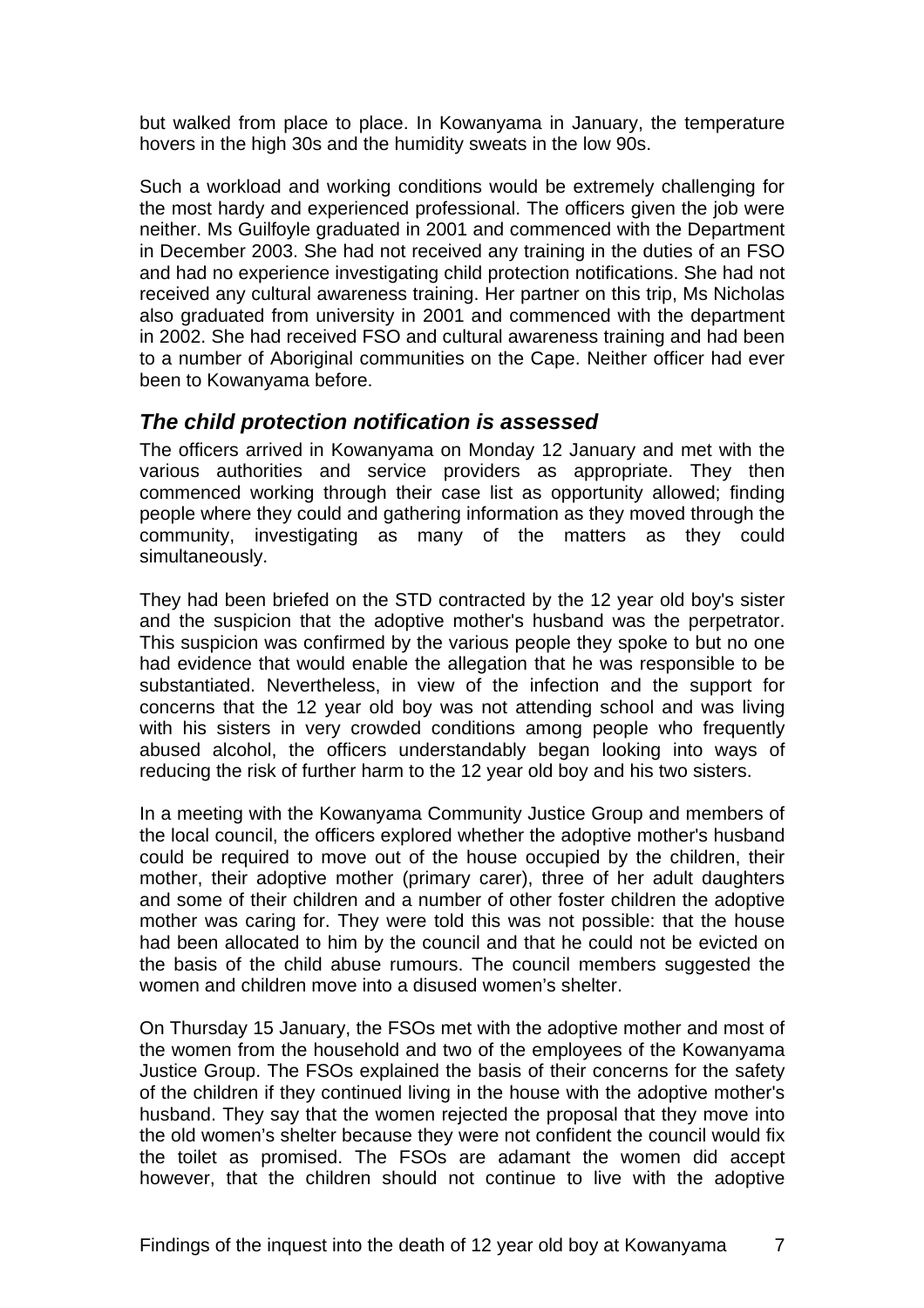<span id="page-9-0"></span>mother's husband. It has been suggested that this was really a case of gratuitous concurrence or that the older family members succumbed to the pressure brought to bear by the FSOs. I readily acknowledge that there is a risk of that occurring in such a setting. Indeed the fact that towards the end of the meeting the adoptive mother apparently indicated that she would give up fostering children altogether because she was too old, is indicative of her being overborne. Conversely, two of the other indigenous women present, Ms Major and Ms Gledhill gave evidence that the family did genuinely agree to the children being moved.

The next day the FSOs spoke with a third partyand her daughter in law and they agreed that the children could come to live with them. It seems this may have been informally raised with them earlier in the week.

The move could not proceed immediately however, as there had been a death in their house and they had vacated it until it could be smoked. It was anticipated the premises would be ready for occupation on Monday 19 January.

The FSOs also had an impromptu meeting with the adoptive mother's husband who was angry that the children were being moved and angry that they were acting on the allegations that he was sexually abusing the children. They denied that he was being blamed and attempted to explain their obligation to protect the children. They invited him to go to the clinic to be himself tested for STD, an offer he did not take up.

The FSOs again met with the mother and her older daughter on Friday 16 January and explained to them that the move to third party's house would go ahead as planned on Monday.

They did not see the younger girl or the 12 year old boy before they left that afternoon.

#### *The children move to the third party's house*

The arrangement was given effect to when, on the afternoon of Monday 19 January, a group of young people including the 12 year old boy and his two sisters and perhaps their mother, went to the daughter in law's mother's place where she had been staying and helped her carry her stuff back to the third party's house.

The third party says the girls were upset when their mother left but that the 12 year old boy seemed ok.

She says the two girls brought some clothes with them but that the 12 year old boy had nothing. The next morning he asked to go and get his things from the adoptive mother's household and was gone all day. He apparently spent the day playing around the house, fixing a bike and listening to a cassette tape or watching TV.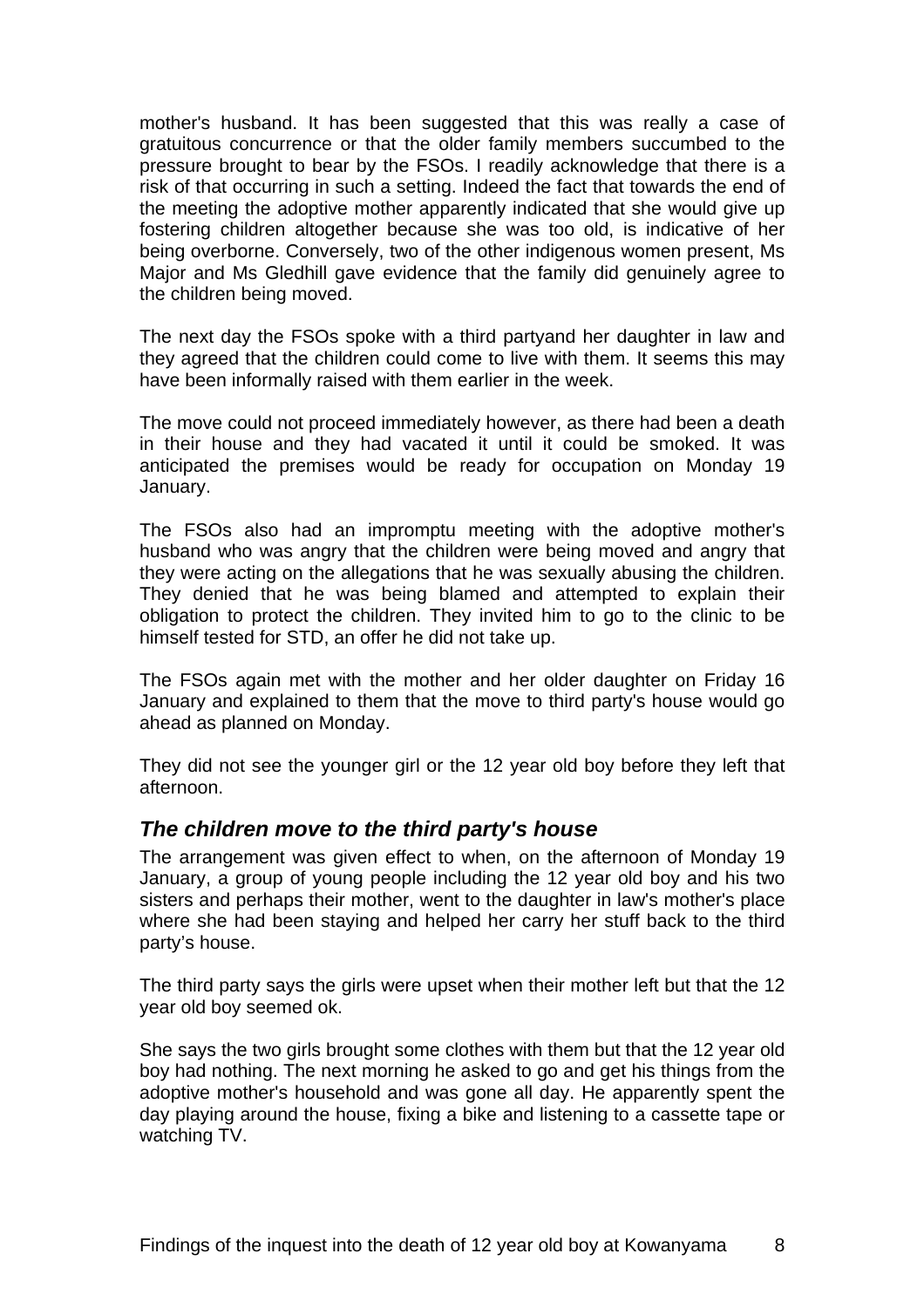<span id="page-10-0"></span>Towards the end of the day one of the other young people being fostered ("foster daughter") by the third party, was sent to fetch the 12 year old boy. He came back but when it was noticed he hadn't brought any of his clothes with him, he was sent back with the foster daughter to the adoptive mother's household to collect them. On this occasion he decided he didn't want to go back to the third party's house and told the foster daughter so. He said he wasn't used to the adults at the other house. She went home and told the third party.

It seems the 12 year old boy then had dinner prepared for him by the adoptive mother. Around this time the adoptive mother's husband came home. He says he was told a girl had been calling for the 12 year old boy to come out and go with her but that the boy didn't want to go. He says that the 12 year old boy was clearly distressed by being moved around against his wishes and acted out as a result.

The adoptive mother's husband said in evidence that shortly after, he drove with the 12 year old boy to the third party's house to tell them the boy was staying at his place for that night. The third party confirmed this when she gave evidence and says she was agreeable to it thinking it would be better not to force the 12 year old boy to stay at her place against his wishes.

It is unclear what transpired when the 12 year old boy and the adoptive mother's husband returned home. In her statement, the adoptive mother referred to him walking off at this stage but that is seemingly an inference by her. According to the adoptive mother's husband he was told by his granddaughter that the 12 year old boy had walked out the back door. The belatedly obtained statement of the granddaughter makes no mention of this observation and she had no particular memory of this phase of events in giving evidence.

Later in the night when it was realised the deceased was seemingly missing there was an unsuccessful search about Kowanyama conducted by members of the adoptive mother's household. The members of the household eventually retired to bed. The window in the bedroom, including the flyscreen, was left open.

## *The death is discovered*

At or about dawn on the morning of Wednesday, 21 January 2004, the 12 year old boy was found dead, hanging inside the wardrobe of the bedroom he used to occupy at his adoptive mother's residence. The adoptive mother's husband and another male person (who is mentally disabled) also usually shared that bedroom. It was the other male person who, on the morning of 21 January, alerted the adoptive mother's husband to the fact that he had found the 12 year old boy. This was apparently when the male person had gone to the wardrobe looking for cigarettes.

The cord of a set of electric hair clippers had been tied around the 12 year old boy's neck and around the wardrobe rod from which he was hanging. The scene photographs show his knees bent, touching or nearly touching the floor of the wardrobe.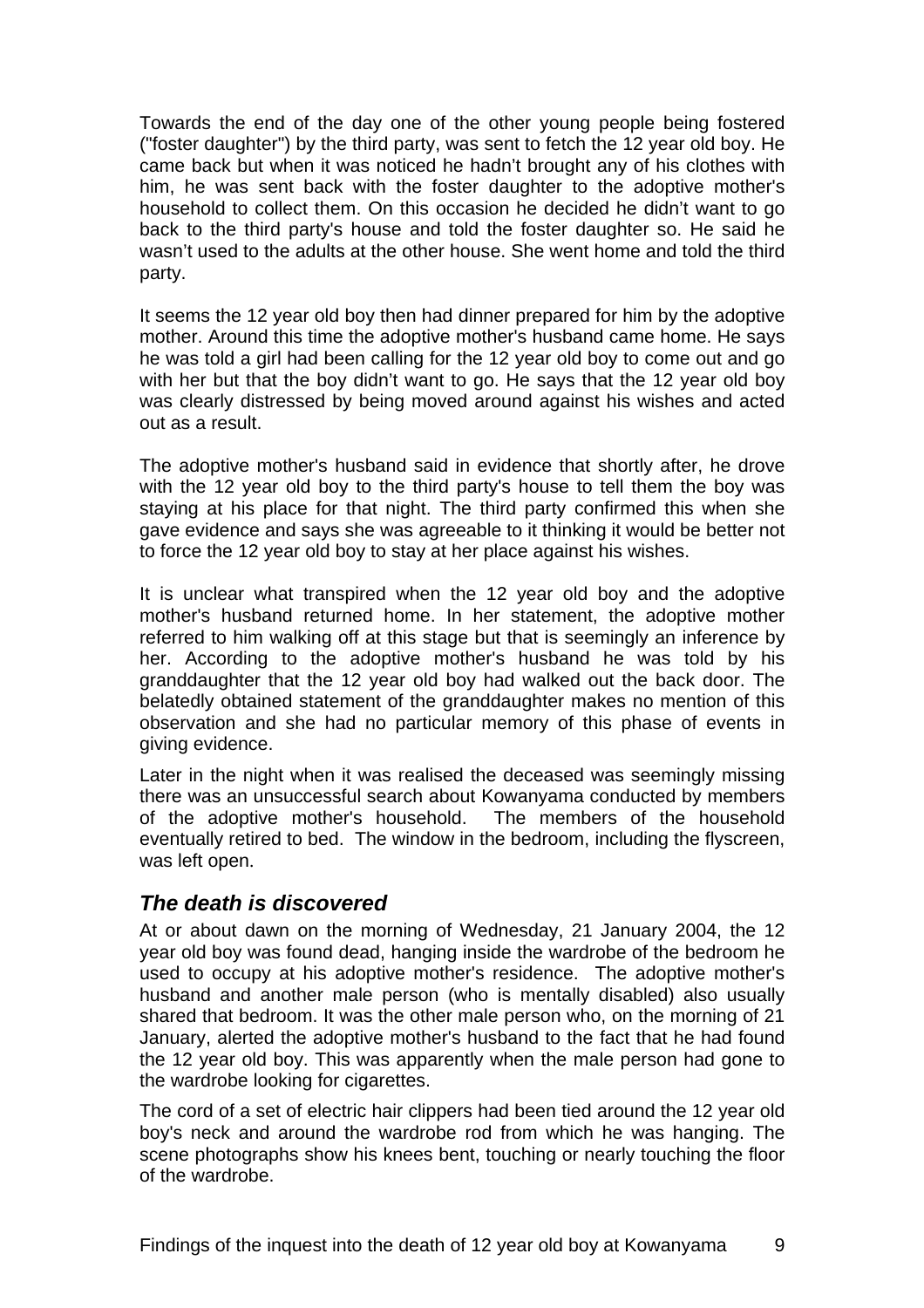<span id="page-11-0"></span>The adoptive mother's husband took hold of the 12 year old boy and tried to get him down but couldn't. He noticed that the boy was very cold and concluded he was dead.

The police were called and the investigation referred to earlier was commenced. The mother identified his body to police. A doctor from the local clinic attended and confirmed that the 12 year old boy was dead but contributed little else to the investigation. For what it's worth, both the doctor and the police constable considered the scene did not appear suspicious.

#### *Expert evidence as to manner and cause of death*

The most obvious interpretation of the known facts is that the 12 year old boy committed suicide by hanging himself. However, where the deceased has not previously manifested an intention or tendency to self harm and no note or other evidence of the deceased's intention exists, suicide should not be presumed. The need for such care is particularly acute in cases where there exists a possible motive for a suspect to have staged a killing.

In this case there is no known motive for any person to have wanted to kill the 12 year old boy. In particular there is no evidence to suggest that he was or has been identified as a victim of or witness to sexual abuse by a person who in turn may have wanted to eliminate him as a potential complainant or witness. Further there is no evidence tending to support a hypothesis that this was an unlawful killing staged as a suicide. There was no evidence of a struggle, no sign of injury potentially caused in the struggle nor was there any evidence that any person in the crowded household had seen or heard a struggle.

This Inquest both in its investigative stage and in hearing evidence went to some trouble to ascertain the factual detail of what occurred on the night in question because at first blush there were some potentially concerning aspects.

There was a degree of inconsistency in the evidence of the different witnesses about their movements on the night in question. Some of those inconsistencies appear to have been eliminated by the oral evidence. Those that remain do not appear to be indicative of any underlying dishonesty but rather are the kind to be expected when witnesses are called on to recall in fine detail events which occurred over four years ago and which were not the subject of promptly recorded written statements.

An autopsy examination was undertaken by Dr Max Stewart, an experienced pathologist. He found no suspicious injuries and nothing inconsistent with a self inflicted hanging.

The strange location of the incident, the manual dexterity that would be required to execute it and the use of an unusual ligature could raise some concerns as to whether the 12 year old boy was the sole author of his own demise. I was assisted in resolving these doubts by the expert evidence of Dr Ernest Hunter, a psychiatrist with extensive experience in attending to mental health patients in indigenous communities on the Cape and a leading scholar in suicidology.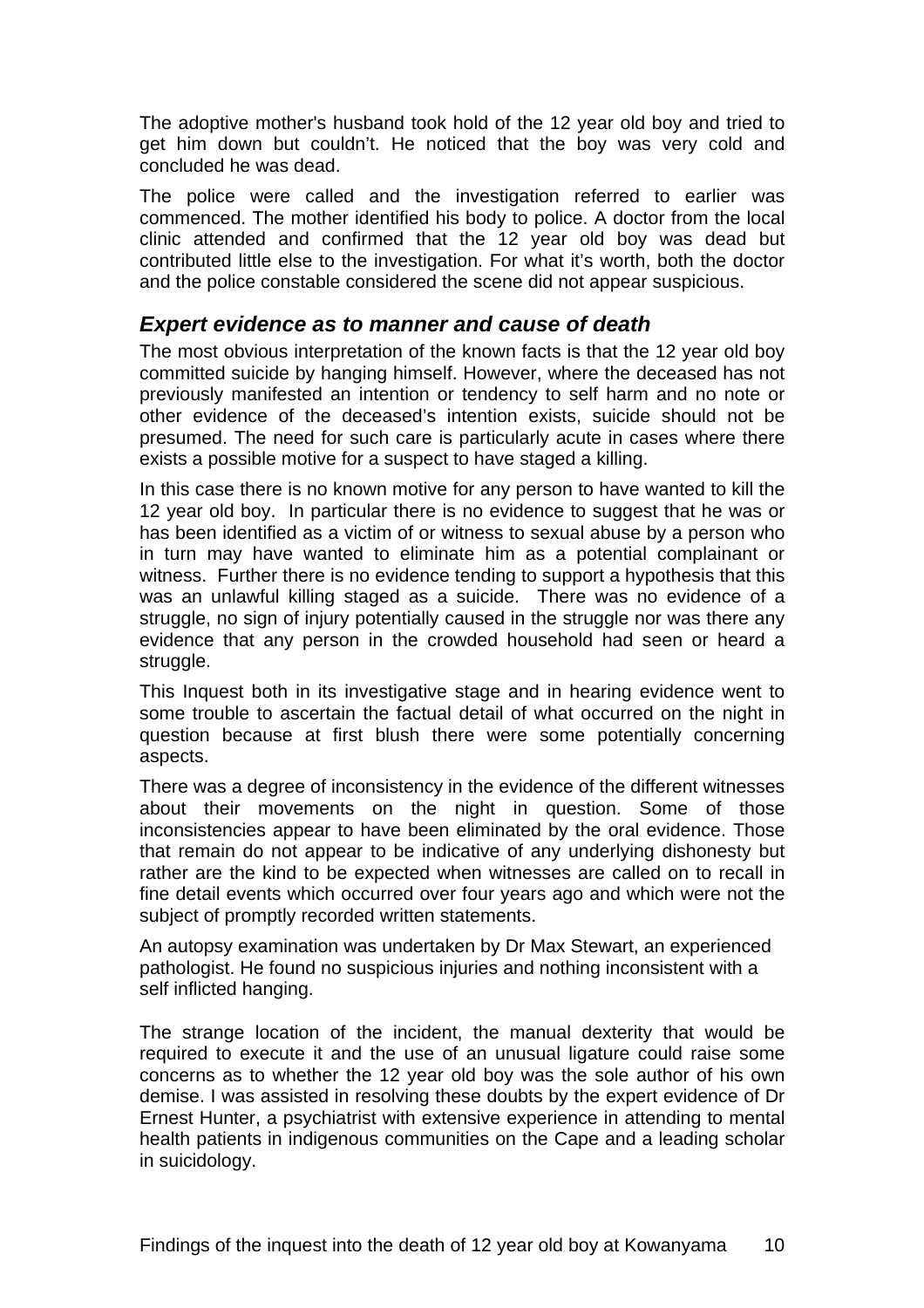Dr Hunter explained he had not previously encountered a suicide in a cupboard. However, Dr Hunter also explained that it was impossible to be definitive in drawing conclusions from the venue of the suicide as to whether it was suggestive of foul play. Indeed he explained that while most adult Aboriginal suicides tend to occur in a public location there is less of a pattern in that regard in respect of Aboriginal child suicide.

He explained the 12 year old boy's death was 1 of 5 apparent instances of suicide or attempted suicide by children aged between 11 and 14 between December 2003 and April 2004 in Aboriginal communities in Far North Queensland. Of those 5, 2 additional to the 12 year old boy's case involved suicide in the children's own home, 1 in a bathroom and 1 in a bedroom. Dr Hunter also explained that at that time child suicide among Aborigines was in itself uncommon but that there has been a progressive increase in the rate of Aboriginal child suicide since. He suggested the exposure of children to the unhappy fact of adult Aboriginal suicides in Aboriginal communities has led to an increase in child suicide. In that regard it is noteworthy that there had been a very large number of suicides in Kowanyama in the years leading up to the 12 year old boy's death. Against that background it is not as surprising as it may have first seemed that a 12 year old boy would commit suicide.

The likely chain of events in the early evening of the night in question appears to be that the 12 year old boy was upset at being required to return to the third party's household and even when this was postponed for a night he remained distraught. The adoptive mother's husband describes him as having been in a temperamental state. While the 12 year old boy had ended up being allowed to sleep at his preferred household that night it may readily be inferred that the disruption of the previous two days had been upsetting to him and that he was still concerned at the continuing prospect of being removed from the home in which he had grown up. He articulated to a number of witnesses that he was not "*used to*" his carers at the third party's household and wanted to remain living at the residence. These events would have been upsetting to any 12 year old boy let alone one with his intellectual and behavioural problems.

It is against that background that he went missing. It seems likely that he did not leave the house but rather hid in his bedroom cupboard. Alternatively, he may have briefly left the house and re-entered unnoticed, possibly through the window.

An unusual feature of the ensuing search is that the searchers did not doublecheck the third party's residence. That is somewhat less surprising than may have at first blush appeared when regard is had to the searchers' understanding that the 12 year old boy had not wanted to go to the third party's household.

The evidence as to the house itself having been searched and as to how thoroughly it was searched is not particularly clear. However if the searchers were under the impression that the 12 year old boy had actually left the house it is foreseeable that their subsequent searches of it may not have been thorough.

In summary, the circumstances in which the 12 year old boy apparently committed suicide are not so inherently implausible as to favour a conclusion,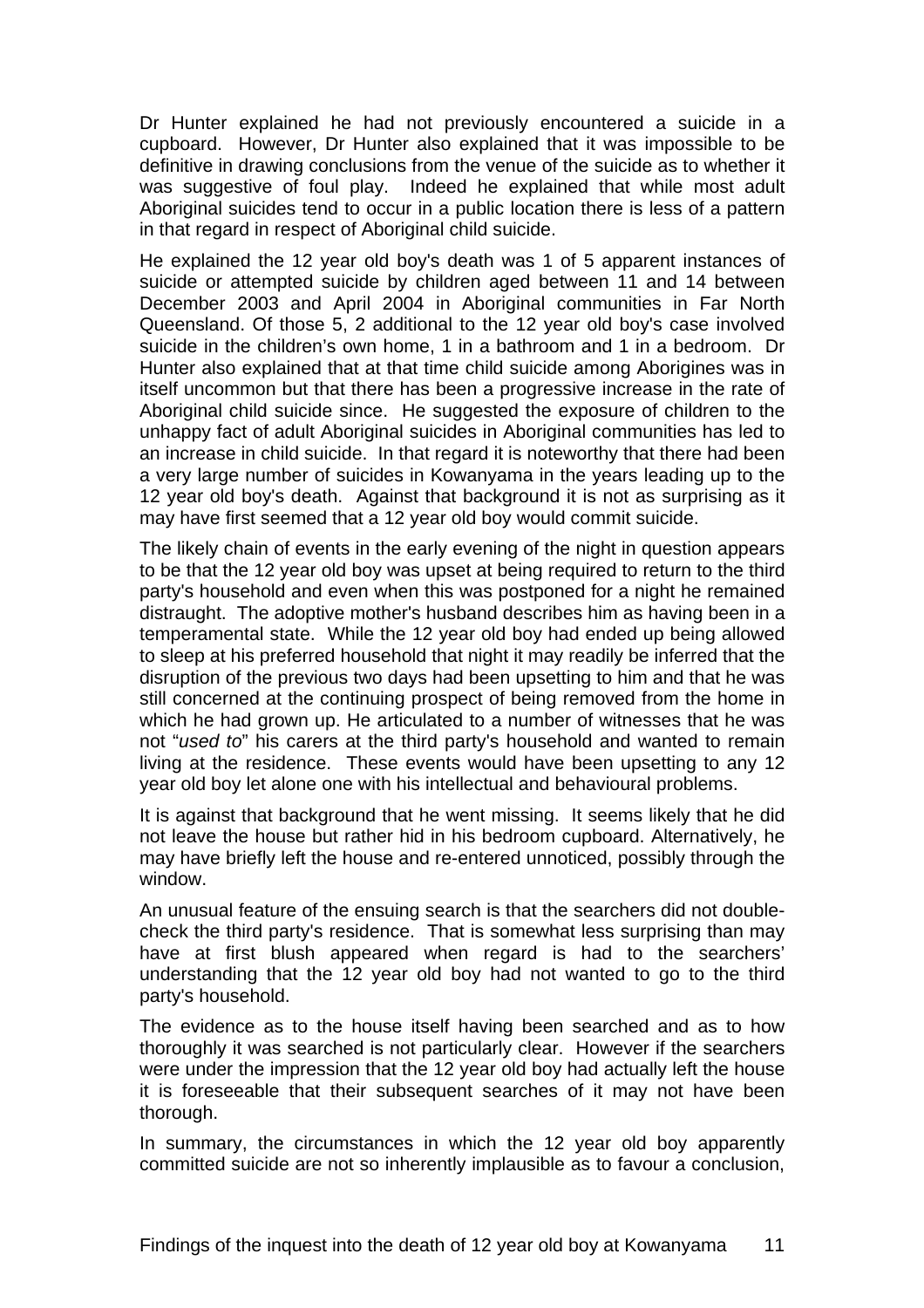<span id="page-13-0"></span>in the absence of any evidence to support it, that another person was directly involved in his death.

# **Findings required by s45**

I am required to find, as far as possible, who the deceased was, when and where he died, what caused the death and how he came by his death. I have already dealt with this last aspect of the matter, the manner or circumstances of the death. As a result of considering all of the material contained in the exhibits and the evidence given by the witnesses I am able to make the following findings in relation to the other aspects of the matter.

**Identity of the deceased** – The deceased person was a 12 year old boy.

| Place of death $-$ | He died in Kowanyama in Queensland.            |
|--------------------|------------------------------------------------|
| Date of death $-$  | He died on 20 or 21 January 2004.              |
| Cause of death $-$ | He intentionally took his own life by hanging. |

# **Concerns, comments and recommendations**

Section 46, in so far as it is relevant to this matter, provides that a coroner may comment on anything connected with a death that relates to public health or safety, the administration of justice or ways to prevent deaths from happening in similar circumstances in the future.

Issues of concerns raised by the facts in this case are:-

- The standard of the police and coronial investigation
- The training and workload of the FSOs
- The appropriateness of the FSOs decisions and processes
- Collaboration among community services in remote communities

## *Critique not criticism*

Tragic deaths such as this death must be critically reviewed to ascertain whether anything should be done differently to avoid future deaths or otherwise contribute to improvement in public health and safety. This includes a review of the performance of the various government services that interacted with the boy. Naturally, more attention will fall on perceived shortcomings and less discussion will relate to the positive achievements of those agencies.

Before commencing that critique of the issues just identified as raising concern, I want to stress that I have the greatest admiration and respect for the doctors, nurses, mental health workers, teachers, police officers and child safety officers who elect to serve in remote communities. They should be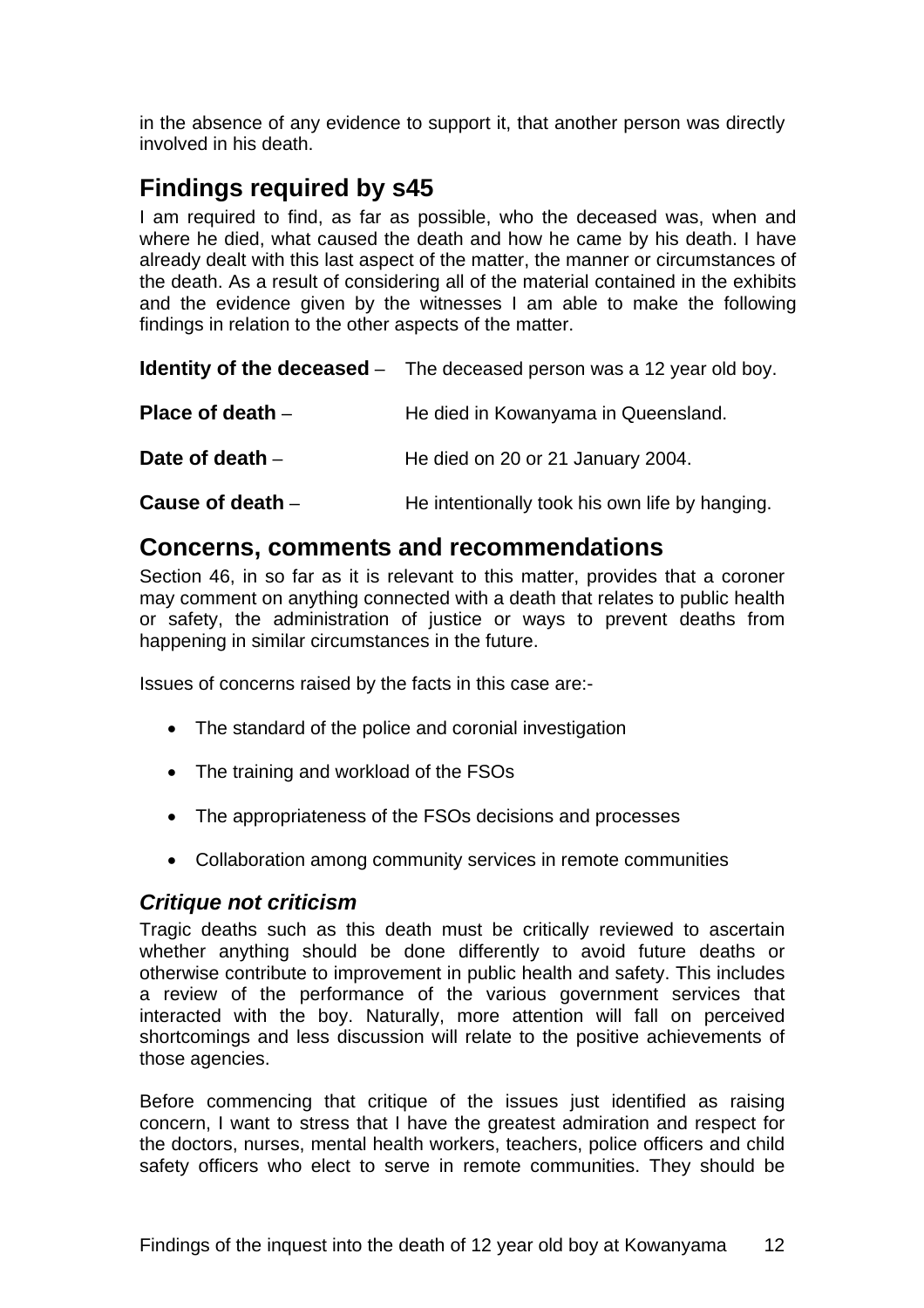<span id="page-14-0"></span>lauded. City dwellers can't imagine the privations they endure; the social isolation; the physical hardships and the frustration of trying to deliver high quality services with insufficient resources or support from "head office". None of my comments are intended to suggest the individuals involved in this case are worthy of personal sanction. Any shortcomings that have occurred are directly traceable to systemic failings.

## *Investigation deficiencies*

As detailed earlier, this death had a number of very troubling aspects that demanded it be rigorously investigated by specialist investigators. It seems likely the only reason this didn't happen was because of the locale in which it occurred. That is not a sufficient reason.

Since this matter, the QPS has substantially rewritten its policies concerning child death investigations. Now, all such matters are investigated with input from the Department of Child Safety and are led by a detective of at least the rank of sergeant with experience in child protection matters. The QPS Child Safety Director is responsible for over viewing all such cases and to respond to any training, policy or operational issues raised.

Accordingly, I am satisfied that if a death occurs in similar circumstances in future the mistakes made in relation to this matter will not be repeated.

I also acknowledge the deficiencies in the manner in which the coronial system responded to the death. It seems likely that was partly due to local coroners with limited experience in such matters failing to case manage the file in the absence of any reliable administrative support. Those issues have been remedied by the appointment of a full time Northern Coroner with dedicated legal and administrative assistants.

# *Training and workload of FSOs*

The Department of Families has undergone even bigger changes than the police service or the coroners; in September 2004, it was abolished and replaced with the Department of Child Safety, an agency committed to implementing a blueprint for reform developed after a public inquiry conducted by the CMC.

One of the issues identified by the external child death review was the absence of guidance available to FSOs when working in Indigenous communities in which no recognized entity had been established; making access to reliable local information much more difficult. The reviewers recommend this policy vacuum be filled. It is alarming to learn that more than three years after that report was finalised, that has still not happened.

Further, there are no specific policies or training materials to guide and assist staff make decisions in relation to the unique circumstances prevailing in remote Indigenous communities. It can't be denied that the demand for child protection services in these communities is large and growing. Nor can it be questioned that policies developed for the provision of such services in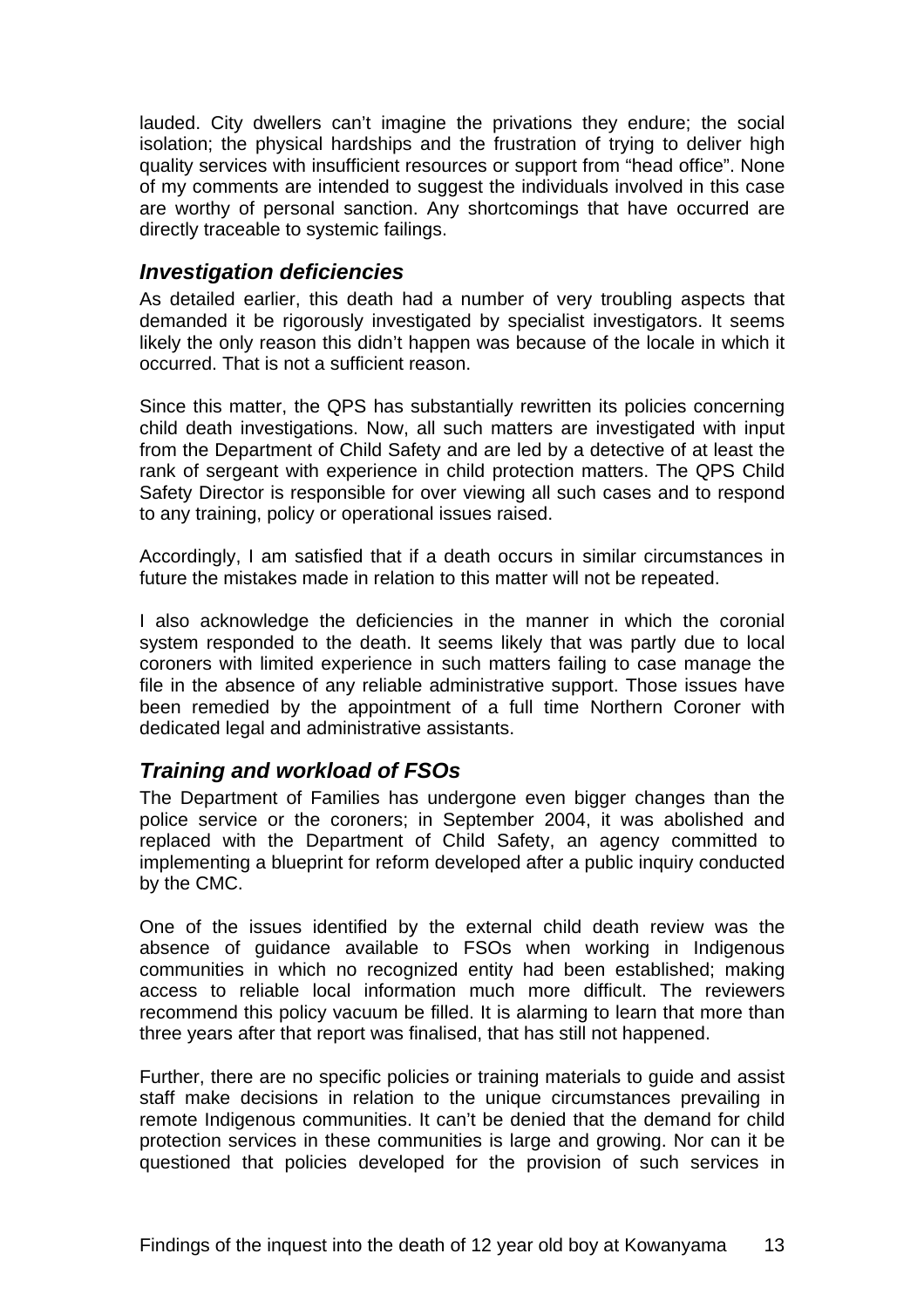<span id="page-15-0"></span>metropolitan or mainstream Queensland communities will in many instances be inadequate and/or inappropriate.

These shortcomings must be addressed.

#### **Recommendation 1: Development of training and policies**

*I recommend, that as a matter of urgency the Department of Child Safety develop policies specific to the delivery of child protection services in Indigenous communities. Training packages to assist staff to apply these policies and to understand best practice in this context should also be developed.* 

I have detailed earlier the completely unrealistic caseload detailed to the two FSOs who were sent to Kowanyama to assess the notification concerning the 12 year old boy and his sisters. I am concerned that the resource shortages that caused that to occur may not have been alleviated. The Zonal Director told the Court that she has sufficient resources to properly process only 60% of the work of the Cape York Torres Strait Islands ("CYTSI") Child Safety Service Centre.

While she believes all of the most urgent notifications that require a response within 24 hours are being attended to within that timeframe, the Centre has a backlog of 169 other cases from Indigenous communities which should have been responded to within 5 or 10 days, that have not been assessed at all; that is, the subject child has not been seen by a departmental officer. Those matters include cases which under the previous policies would have been classified as priority 2, as was the notification in this instance. The prospect that children could be in as much danger as those three infants without any response from the authorities being forthcoming is untenable.

Lack of training, unclear policies and unrealistic workloads must be a major factor contributing to the high turn over of Child Safety Officers. That turnover of course exacerbates the problem as vacancies and inexperienced and untrained staff further increase the burden on others, prompting them to leave. The altruism and commitment of Child Safety Officers can not be questioned; nor can the importance of their work. It is essential that they be supported, adequately equipped, and resourced.

#### **Recommendation 2: Resources of the CYTSI Child Safety Centre**

I recommend that the resources allocated to the CYTSI Child Safety Centre be reviewed to ensure it is sufficiently funded to fill all established positions and provide the training necessary to enable the CSOs to safely and effectively discharge their functions within the mandated timeframes.

## *The appropriateness of the FSOs decisions and processes*

The FSOs concluded that the notification that the three children were at risk of harm was substantiated. There can be no doubt that was justified in the case of the sister in view of the unexplained STD she was shown to have. The fact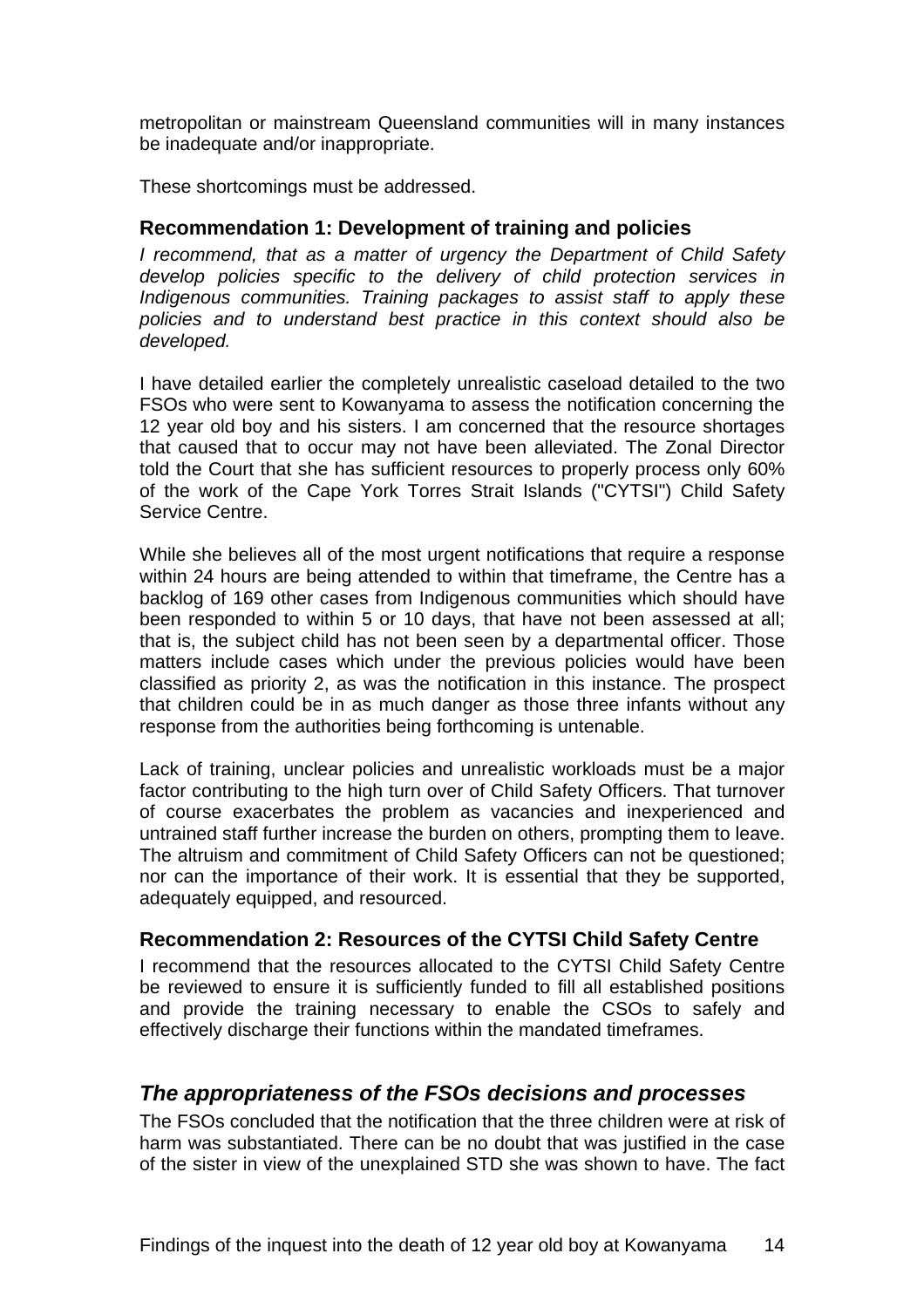that her younger sister was, a week later, also found to have been infected with an STD suggests that their assessment that she was also at risk was sound. It is less clear on what basis they determined the 12 year old boy was at risk. It seems they knew he was living in a crowded house in which alcohol abuse was common; it may have been appropriate for them to be concerned that he would be exposed to the sexual abuse of his siblings and they undoubtedly gave great weight to the suspicions that the adoptive mother's husband was abusing young girls. However, information indicating a group of young boys may have responsible for the girls STDs shows the care that has to be taken when intervening on the basis of rumour.

Undoubtedly they should have spoken with the 12 year old boy and his younger sibling before substantiating the notification; I accept however, their workload prevented this.

Reasonable minds could differ on whether the children should, in the circumstances have been left in the community rather than being taken to a place of safety. That of course requires a comparison of the alternatives. I understand the evidence to indicate that a severe shortage of foster placements in Cairns or other local communities means had they been removed, the children are likely to have been housed in a motel room in Cairns being supervised by a FSO. They could not have been removed without a court order and while urgent applications can be made over the telephone, it is by no means clear that an order would have been granted. In the circumstances, I consider the FSOs were entitled to conclude the interests of the children would be better served by their being placed in the care of the third party and her daughter in law.

I understand all parties accept that the agreement concerning the placement of the children with the third party and her daughter in law should have been recorded and a copy provided to the carers.

I also understand, all parties accept that it would have been preferable for the FSOs to have participated in the implementation of the placement but that this was impossible in the time available.

It can not be contested that the decision to move the 12 year old boy in some way contributed to his taking his life. The extent or nature of that contribution can not be gauged and speculation is not helpful. Suicide is almost always the result of the combination of many factors. Even had they known what we now know about his precarious mental and emotional state, the FSOs may still have considered moving him to a safe house with his sisters, a few hundred metres from his former home was not unduly risky. No careless disregard for the boy's welfare or cavalier ignoring of relevant considerations contributed to the sad outcome. The FSOs should certainly bear no blame for the 12 year old boy's death; they made decisions based on limited information and with their limited skills training and experience as best they could.

The deficiencies that have been identified in this section will be ameliorated if the other recommendations I have made are accepted and acted upon.